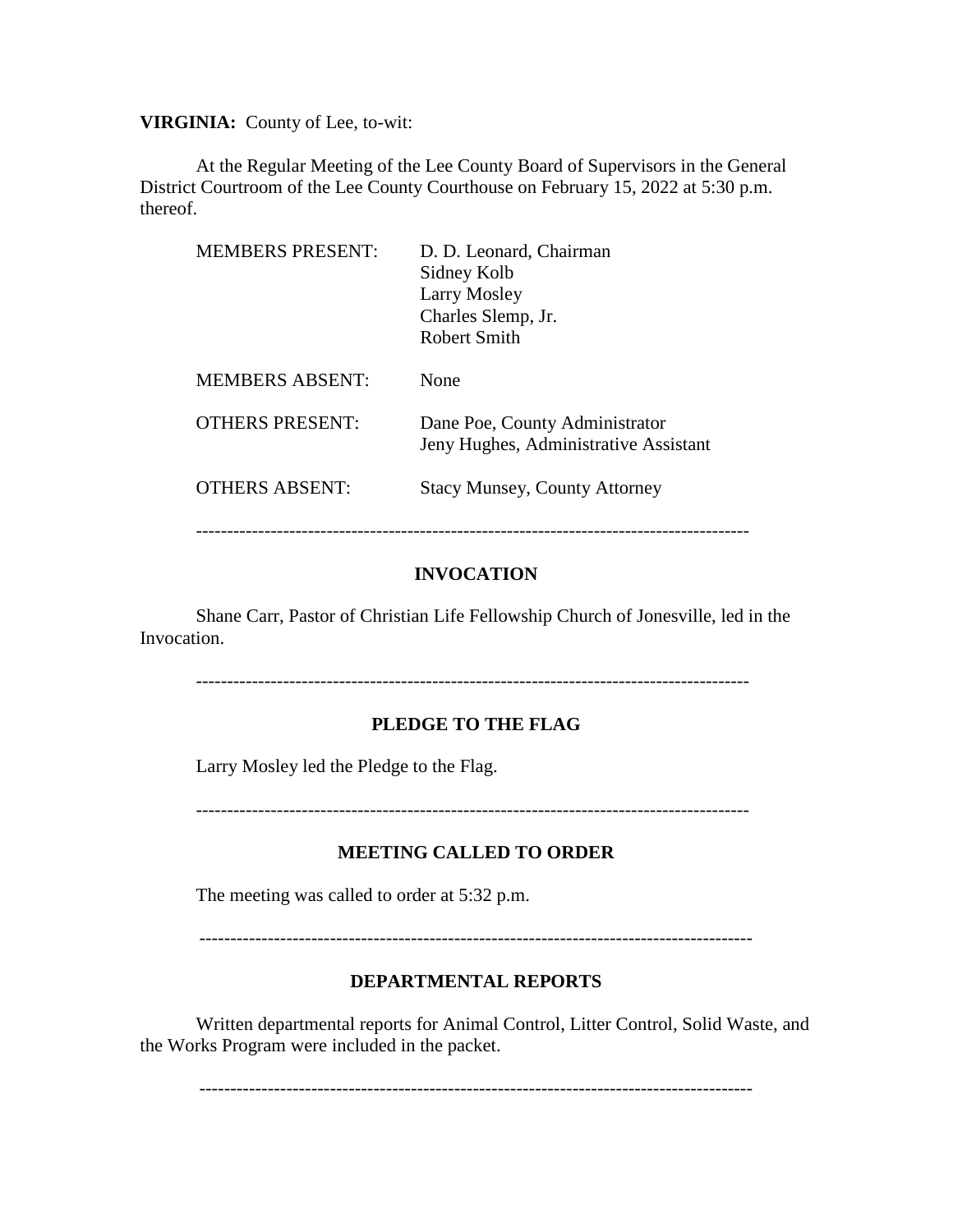#### **LITTER CONTROL**

Brooke Fee, Litter Control Coordinator, addressed the Board about SCOP training, the need for a communication radio in her vehicle, and the possibility of being able to serve her own summons again.

-----------------------------------------------------------------------------------------

Mr. Kolb stated that some of that would need to be taken up in closed session.

Ms. Fee presented the Board with an anti-litter design that could be used as a vehicle wrap on two of the trash trucks. She stated that the wraps would be printed and installed by the same company at a cost of \$1,900.00 per wrap. She also asked the Board's permission to take male inmates to clean up the illegal dump sites, and invited the Board to participate in the spring cleanup on March 19, 2022.

-----------------------------------------------------------------------------------------

#### **OLD SCHOOL BOARD BUILDING**

Mr. Kolb stated that the old School Board Building demolition was not on the upcoming projects list on the Solid Waste report and asked the status of the demolition.

-----------------------------------------------------------------------------------------

Mr. Poe stated that he did not recall a deadline being set for this project.

-----------------------------------------------------------------------------------------

It was moved by Mr. Kolb, seconded by Mr. Mosley, to have the Transfer Station begin demolition by the end of April. Upon the question being put the vote was as follows.

VOTING AYE: Mr. Kolb, Mr. Leonard, Mr. Mosley, Mr. Slemp, Mr. Smith

#### **PUBLIC EXPRESSION**

The Chairman opened the floor for public comment and advised that each speaker would be limited to a three-minute time-period for individuals, and five-minute timeperiod for a group.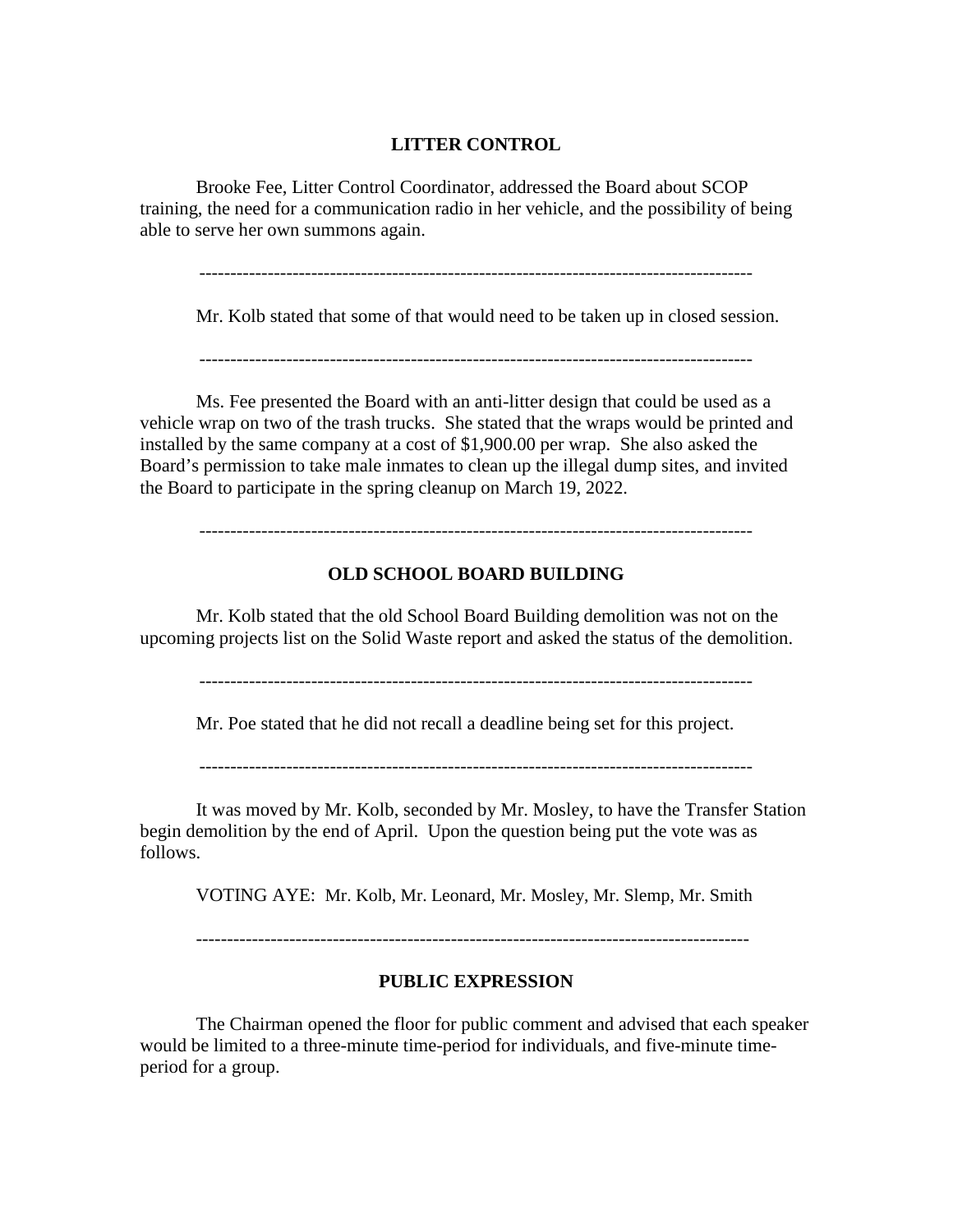-----------------------------------------------------------------------------------------

There was no public comment.

-----------------------------------------------------------------------------------------

The Chairman closed the floor for public comment.

-----------------------------------------------------------------------------------------

### **APPROVAL OF MINUTES**

It was moved by Mr. Mosley, seconded by Mr. Kolb, to approve the minutes of the January 11, 2022 Recessed Meeting, January 18, 2022 Annual Meeting, January 27, 2022 Recessed Meeting and February 3, 2022 Recessed Meeting. Upon the question being put the vote was as follows.

VOTING AYE: Mr. Kolb, Mr. Leonard, Mr. Mosley, Mr. Slemp, Mr. Smith

-----------------------------------------------------------------------------------------

## **PAYROLL**

The County Administrator reports that payroll warrants have been issued.

### **APPROVAL OF DISBURSEMENTS**

It was moved by Mr. Smith, seconded by Mr. Mosley, to approve the disbursements for the month of February, in the amount of \$169,990.65. Upon the question being put the vote was as follows.

VOTING AYE: Mr. Leonard, Mr. Mosley, Mr. Slemp, Mr. Smith

VOTING NO: Mr. Kolb

-------------------------------------------------------------------------------------------

### **DELEGATIONS**

## **RUSSELL SAWMILL LAURA YOUNG VIRGINIA DEPARTMENT OF CONSERVATION AND RECREATION**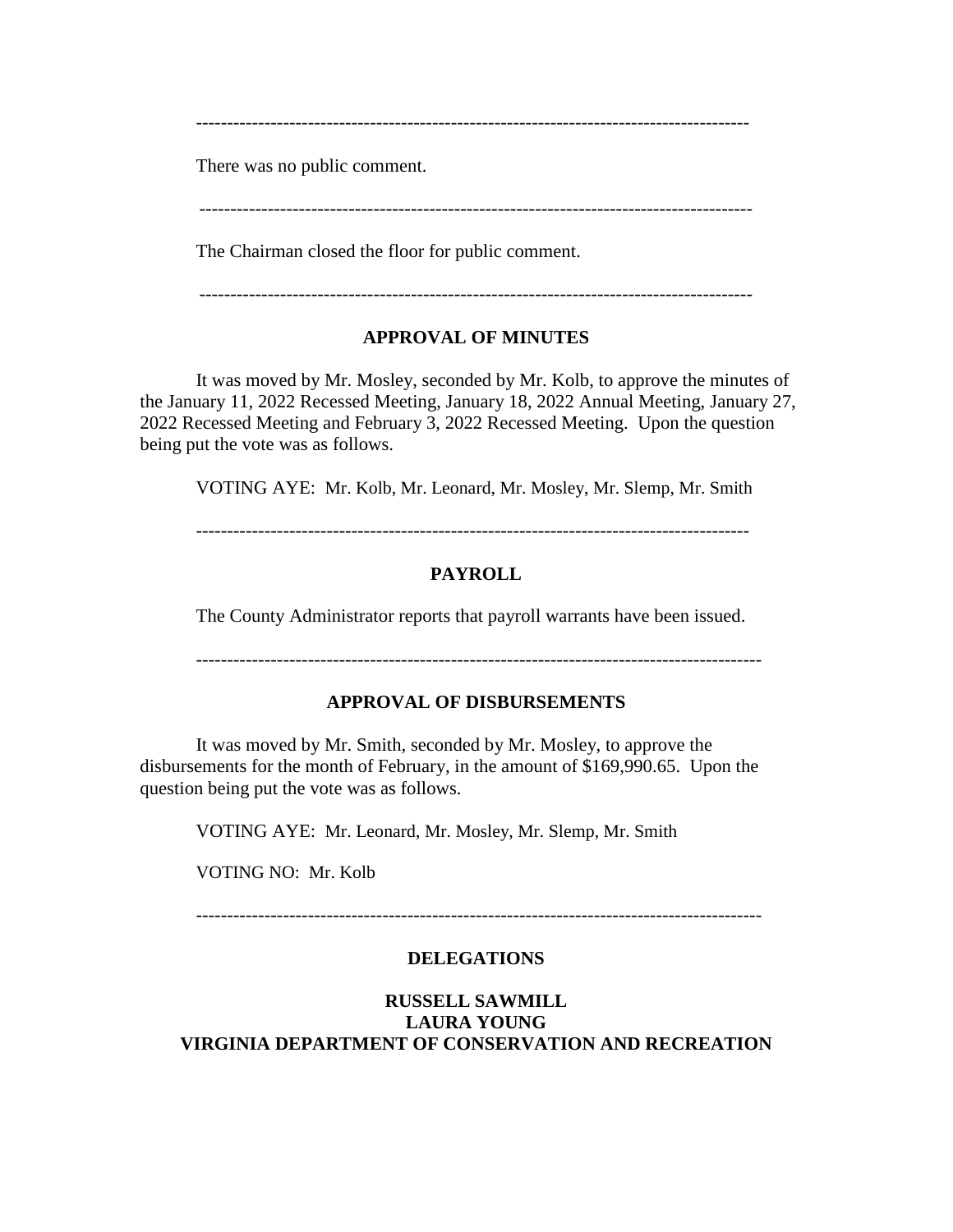Laura Young stated that she manages The Cedars Natural Area Preserve, which is a state natural area preserve that is scattered throughout Jonesville. This preserve is here to protect federally listed threatened and endangered species. There is an EPA Brownfields project going on near The Cedars on the property formerly used by Russell Sawmill. There will be some equipment moving in and out of the area and she wanted to make the Board aware of the work.

-------------------------------------------------------------------------------------------

Mr. Kolb stated that it sounds like the project is already a done deal and asked what input the public would have at the local meetings that have been held.

-------------------------------------------------------------------------------------------

Ms. Young stated that the meetings are a requirement of the grant stipulations and there is not any specific information to be obtained. This property will be going into an open space easement as is the rest of The Cedars. There are some options that would be looked at in the future for public use, but that is beyond the scope of this project at this time.

-------------------------------------------------------------------------------------------

Ronald Lambert, The Nature Conservancy, stated that the public meetings give the community an opportunity to come out and ask questions about The Cedars Natural Preserve as well as plans for the future. As part of The Nature Conservancy agreement with the Department of Conservation and Recreation, the property will be transferred as part of The Cedars Natural Preserve.

-------------------------------------------------------------------------------------------

Mr. Leonard asked if transferring the property was part of the grant.

-------------------------------------------------------------------------------------------

Mr. Lambert stated that the grant is to make sure the property is cleaned up and returned to its natural state.

Mr. Kolb asked how the County is supposed to replace the tax revenue that will be lost on the property.

Mr. Lambert stated that he does not know about that, but he could try to find out.

**LETTER OF SUPPORT**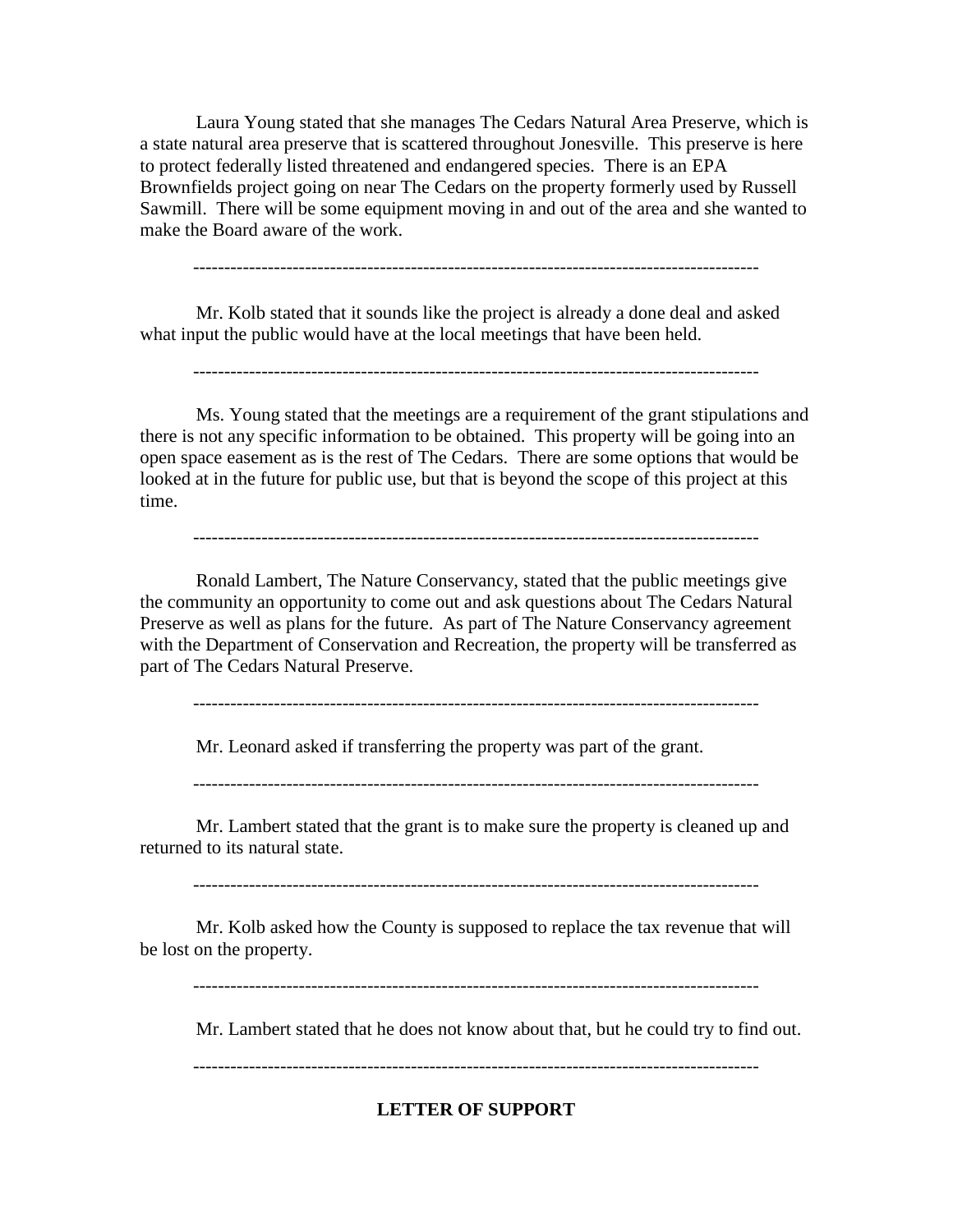### **DAVID LEDFORD APPALACHIAN WILDLIFE FEDERATION**

David Ledford, CEO Appalachian Wildlife Federation, stated that he came before the Board in 2016 for a letter of support for the Appalachian Wildlife Federation and since that time the project has grown enormously and has been rebranded as Boone's Ridge. This will be a major tourist attraction with current projections that the center could host over 1,000,000 paid attendees within 5 years of opening. They have greatly expanded the scope of the project, thus broadening the appeal. They are also developing a very aggressive marketing and advertising program that is being developed by one of the top firms in the United States.

-------------------------------------------------------------------------------------------

It was moved by Mr. Kolb, seconded by Mr. Mosley, to approve the request for a letter of support for Boone's Ridge. Upon the question being put the vote was as follows.

VOTING AYE: Mr. Kolb, Mr. Leonard, Mr. Mosley, Mr. Slemp, Mr. Smith

-------------------------------------------------------------------------------------------

## **REQUEST TO PROVIDE EMERGENCY MEDICAL SERVICE TRANSPORTATION EARL BLACKMAN, PRESIDENT D19 TRANSPORTATION SERVICES, INC.**

Earl Blackman, President of D19 Transportation Services, stated that D-19 Transportation currently operates in Wythe and Sussex Counties and is requesting permission to operate Emergency Services in Lee County.

-------------------------------------------------------------------------------------------

Mr. Kolb asked if Billie Kay Coleman had been contacted about this.

-------------------------------------------------------------------------------------------

Mr. Blackman stated that he has not spoken with Ms. Coleman, but he would schedule a meeting with her.

Mr. Leonard asked if the company was already taking applications for this area.

Mr. Blackman stated that there is a job fair at the events center in Pennington Gap that was set up trusting that the Board would be favorable in its decision.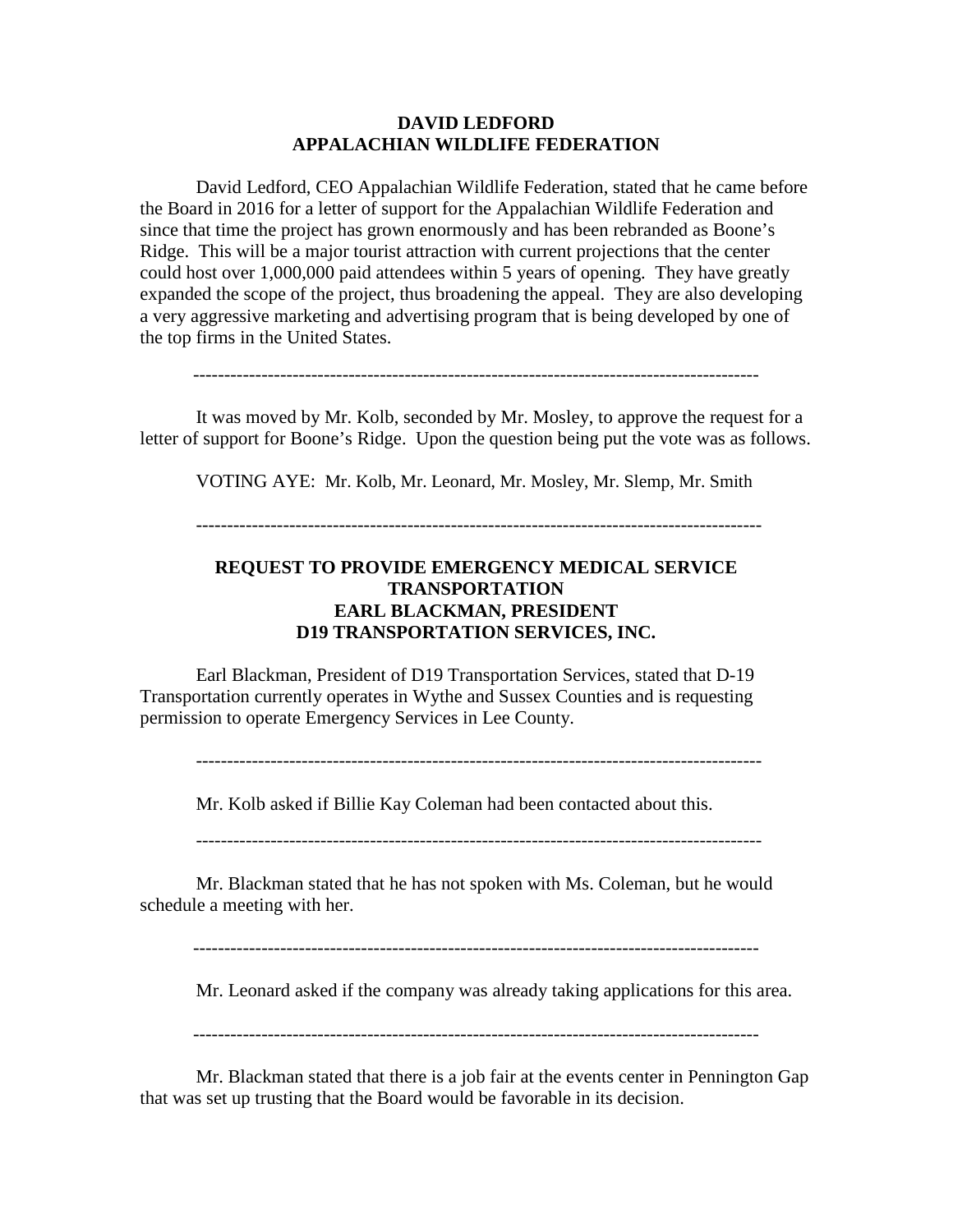Mr. Mosley asked how long the company has been in business.

-------------------------------------------------------------------------------------------

Mr. Blackman stated the company has been operating since 2013.

-------------------------------------------------------------------------------------------

Mr. Leonard stated that there are some negative reviews on the website.

-------------------------------------------------------------------------------------------

Mr. Blackman stated that the human factor plays a role in everything that is done, but he would be happy to answer any specific questions on specific issues.

-------------------------------------------------------------------------------------------

Mr. Kolb asked if this would be a 24 hour service.

-------------------------------------------------------------------------------------------

Mr. Blackman stated he plans on working up to being a 24 hour service.

-------------------------------------------------------------------------------------------

Mr. Kolb stated that he is interested in knowing what the departments that are already here think about someone else coming in and starting a business.

-------------------------------------------------------------------------------------------

Mr. Blackman stated that he is not looking to push the local squads out of the way, his company is happy with dealing with transports so local squads can do the emergency calls, adding that D-19 Transportation specializes in transports over five or six hours.

-------------------------------------------------------------------------------------------

# **NEW BUSINESS**

# **BOARD APPOINTMENTS**

## **LONESOME PINE OFFICE ON YOUTH**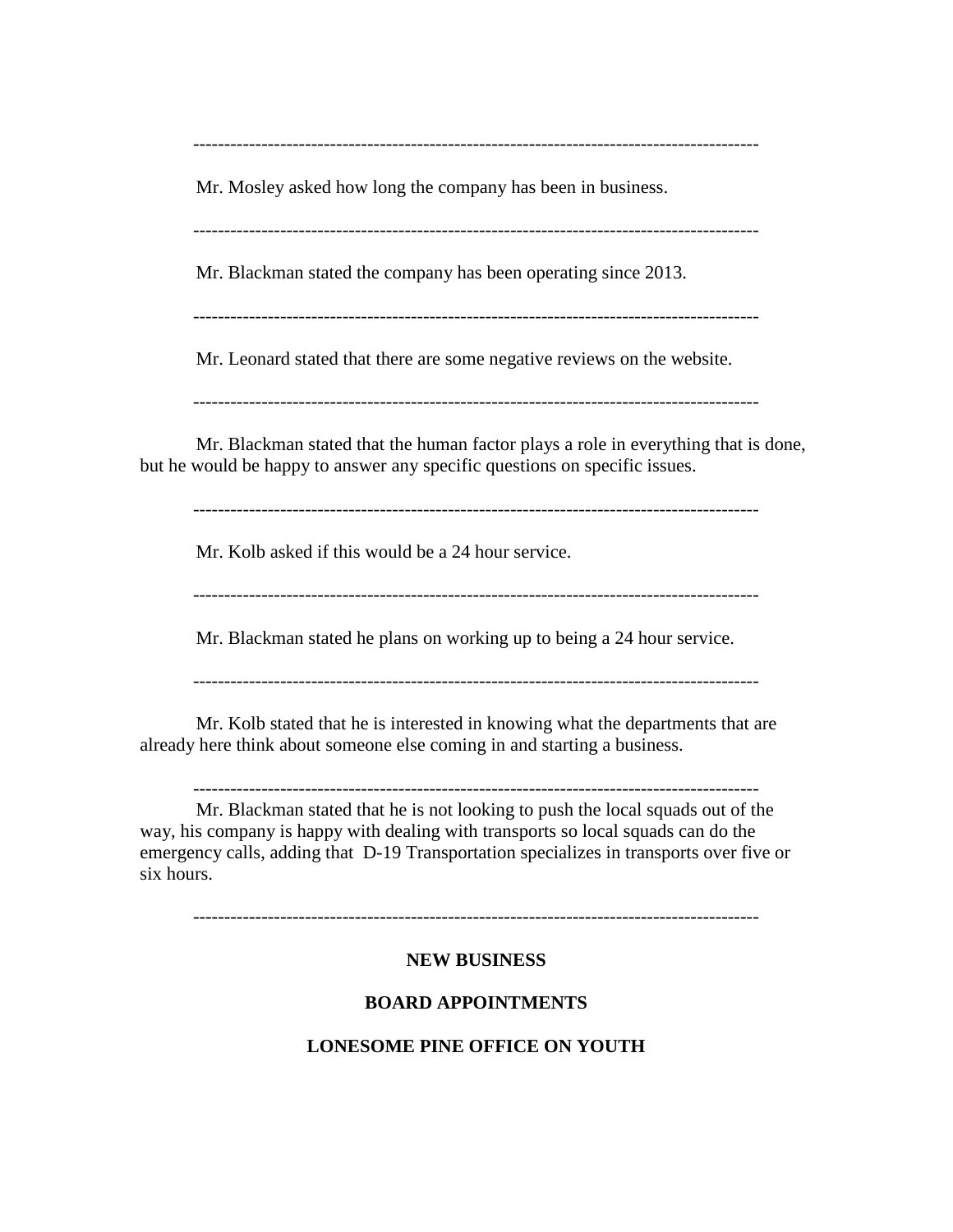It was moved by Mr. Mosley, seconded by Mr. Kolb, to table this appointment. Upon the question being put the vote was as follows.

VOTING AYE: Mr. Kolb, Mr. Leonard, Mr. Mosley, Mr. Slemp, Mr. Smith

#### -----------------------------------------------------------------------------------------

### **BLACKWATER PHASE II WATER PROJECT RESOLUTION**

Mr. Poe stated that the Blackwater Phase II Water Project is expected to receive notification of award of a Community Development Block Grant and an Appalachian Regional Commission grant. Both of these grant funding programs have requirements that must be met in administering the grants. The Board would need to adopt a Resolution in order to meet these requirements.

-----------------------------------------------------------------------------------------

It was moved by Mr. Kolb, seconded by Mr. Mosley, to adopt Resolution 22-003. Upon the question being put the vote was as follows.

VOTING AYE: Mr. Kolb, Mr. Leonard, Mr. Mosley, Mr. Slemp, Mr. Smith

### **RESOLUTION FOR COMPLIANCE BLACKWATER PHASE II WATER PROJECT CDBG #20-20-19 / ARC #21-05A 22-003**

 **WHEREAS**, Lee County anticipates a Department of Housing and Community Development Block Grant award and an Appalachian Regional Commission grant award to install 21,590 linear feet of waterline, including 2,640 linear feet of service line for the Blackwater Phase II Water Project; and

**WHEREAS**, Lee County adopts the following documents as a requirement of the Department of Housing and Community Development and the Appalachian Regional Commission:

- (a) Resolution to Appropriate Funds
- (b) Residential Anti-Displacement and Relocation Assistance Plan
- (c) Resolution to Adopt and Publish Department of Housing and Urban Development Handicapped Regulations

**NOW, THEREFORE, BE IT RESOLVED**, the Lee County Board of Supervisors hereby adopts the above-mentioned items as required, showing that Lee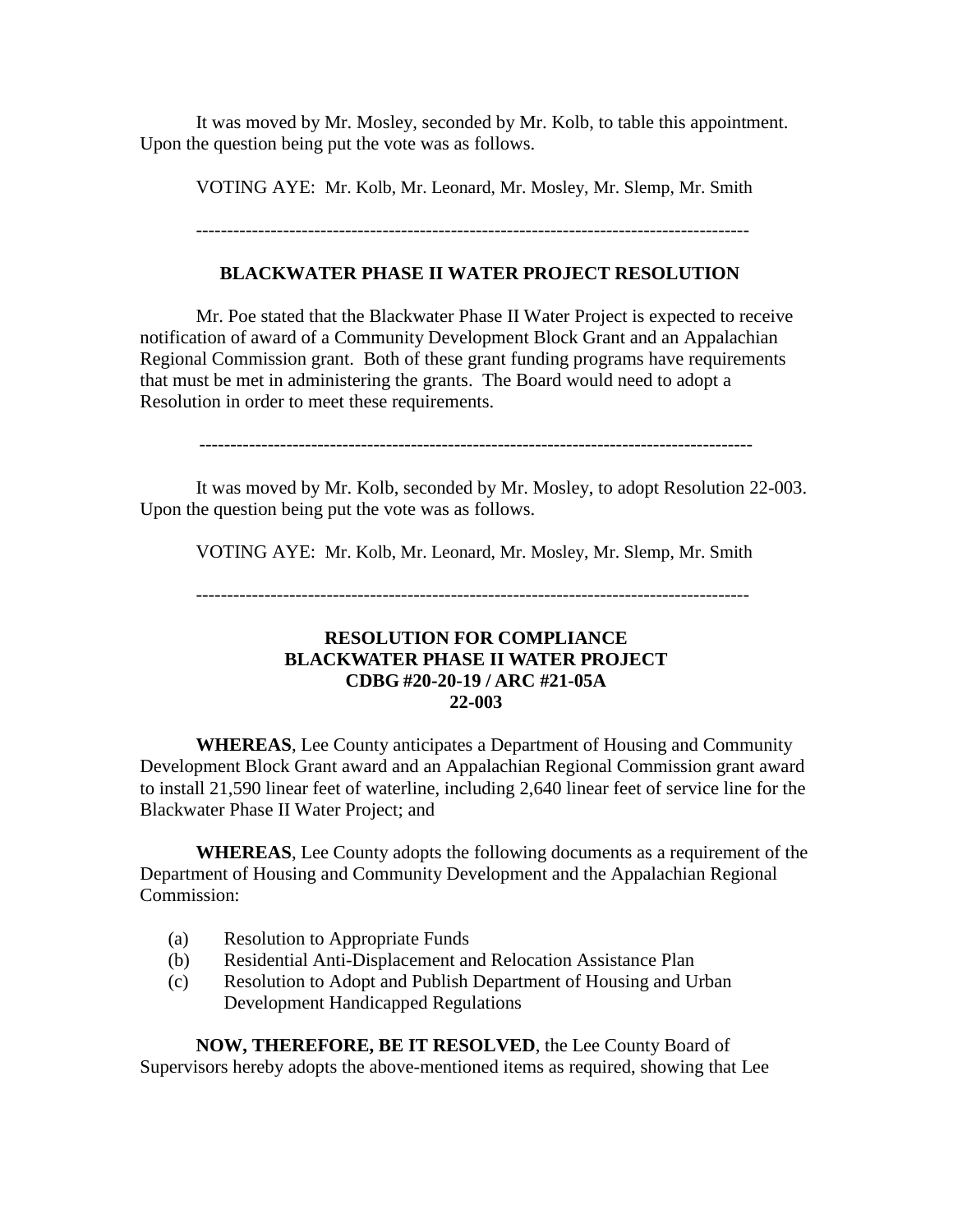County will be in conformance with all requirements set forth by the Virginia Department of Housing and Community Development.

### **REQUIRED FAIR HOUSING DISCUSSION**

Mr. Poe stated that every other year he can attend a Fair Housing seminar to meet the Fair Housing Requirements, but that cannot be done every year. This year the Fair Housing can be discussed at a meeting of the Board, and the items to be discussed are as follows:

- Lee County endorses a commitment to Fair Housing practices.
- Lee County endeavors to ensure equal opportunity to all persons residing in Lee County to live in decent housing.
- Lee County prohibits discrimination in sale, purchase, rental, or financing of housing against any person on the basis of race, color, religion, nation origin, sex, age, familial status, disability, veteran status, gender identity, sexual orientation, or source of funds.
- The Lee County Administrator is the designated authority for investigating all complainants of Fair Housing discrimination.
- As members of the Lee County Board of Supervisors we must keep ourselves aware of these provisions of Fair Housing in our county.

-----------------------------------------------------------------------------------------

# **WORKFORCE DEVELOPMENT YOUTH PROGRAM WAIVER REQUEST**

Mr. Poe stated that the Southwest Workforce Development Board provides workforce training services to Planning Districts 1 and 2. This includes Title 1 Youth Services which is required by the Workforce Innovation and Opportunity Act to be competitively procured unless the services are being performed by the local grant recipient.

The Southwest Workforce Development Board is requesting a waiver from Lee County, the grant recipient, to continue performing Title 1 Youth Services at the comprehensive American Job Center, Virginia Career Works/Appalachian Workforce Center in Tazewell County; the two Affiliates, Virginia Career Works/Duffield and Norton; and the three points-of-service sites in Dickenson, Buchanan and Russell Countie4s. The Workforce Development Board has performed the youth services component of their work for several years but a formal approval of the waiver request is required on an annual basis.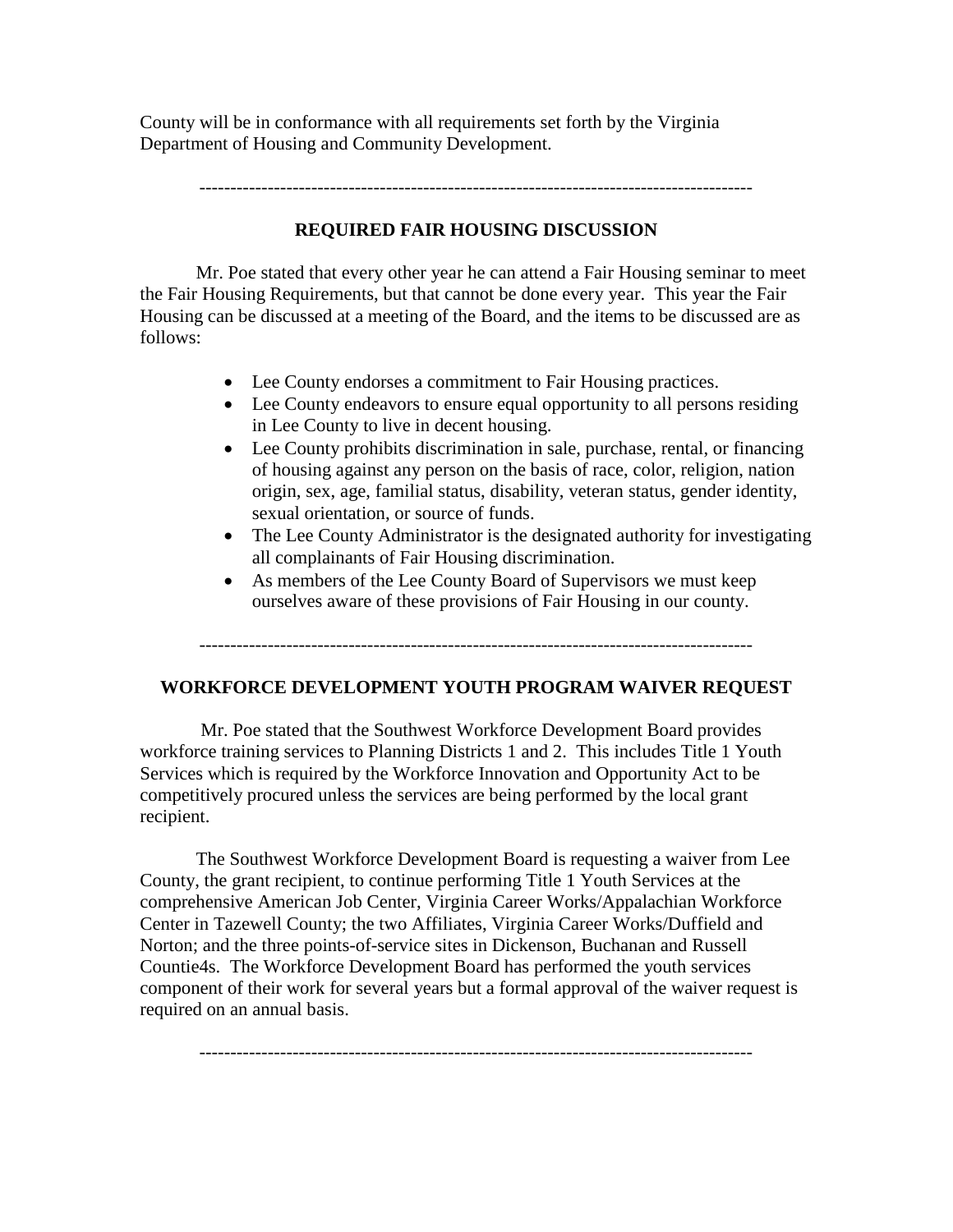It was moved by Mr. Kolb, seconded by Mr. Slemp, to approve a waiver for the Southwest Workforce Development Board to continue performing Title 1 Youth Services. Upon the question being put the vote was as follows.

VOTING AYE: Mr. Kolb, Mr. Leonard, Mr. Mosley, Mr. Slemp, Mr. Smith

-----------------------------------------------------------------------------------------

### **VIRGINIA DEPARTMENT OF AVIATION JET TANK GRANT OFFER/AGREEMENT**

Mr. Poe presented the Board with a copy of the grant offer from the Virginia Department of Aviation for the Jet A Fuel Tank project in the amount of \$65,878.00. These funds will be used towards the purchase of the tank. There is still earmarked funding of \$10,800.00 available for plumbing, electrical and installation costs associated with the tank. There will be another application for these funds for consideration at the Virginia Aviation Board's May 19, 2022 meeting.

-----------------------------------------------------------------------------------------

It was moved by Mr. Kolb, seconded by Mr. Slemp, to approve the Virginia Department of Aviation Jet tank grant in the amount of \$65,878.00. Upon the question being put the vote was as follows.

VOTING AYE: Mr. Kolb, Mr. Leonard, Mr. Mosley, Mr. Slemp, Mr. Smith

-----------------------------------------------------------------------------------------

#### **EMPLOYEE HEALTH INSURANCE RENEWAL QUOTES**

Mr. Poe reported he received renewal notice from The Local Choice Health Benefits Program for Fiscal Year 2023 which reflects an increase of approximately 8.6% in premiums. The County currently provides the Key Advantage 250 Plan with comprehensive dental as their base plan and pay 85% of the cost of a single plan and 75% of the cost of a dual or family plan. Employees have the option to upgrade to the Key Advantage Expanded Plan by paying all of the additional premium cost.

The Local Choice must be notified of the County's decision to renew coverage by March 25, 2022.

-----------------------------------------------------------------------------------------

Mr. Kolb asked what the employees preferred.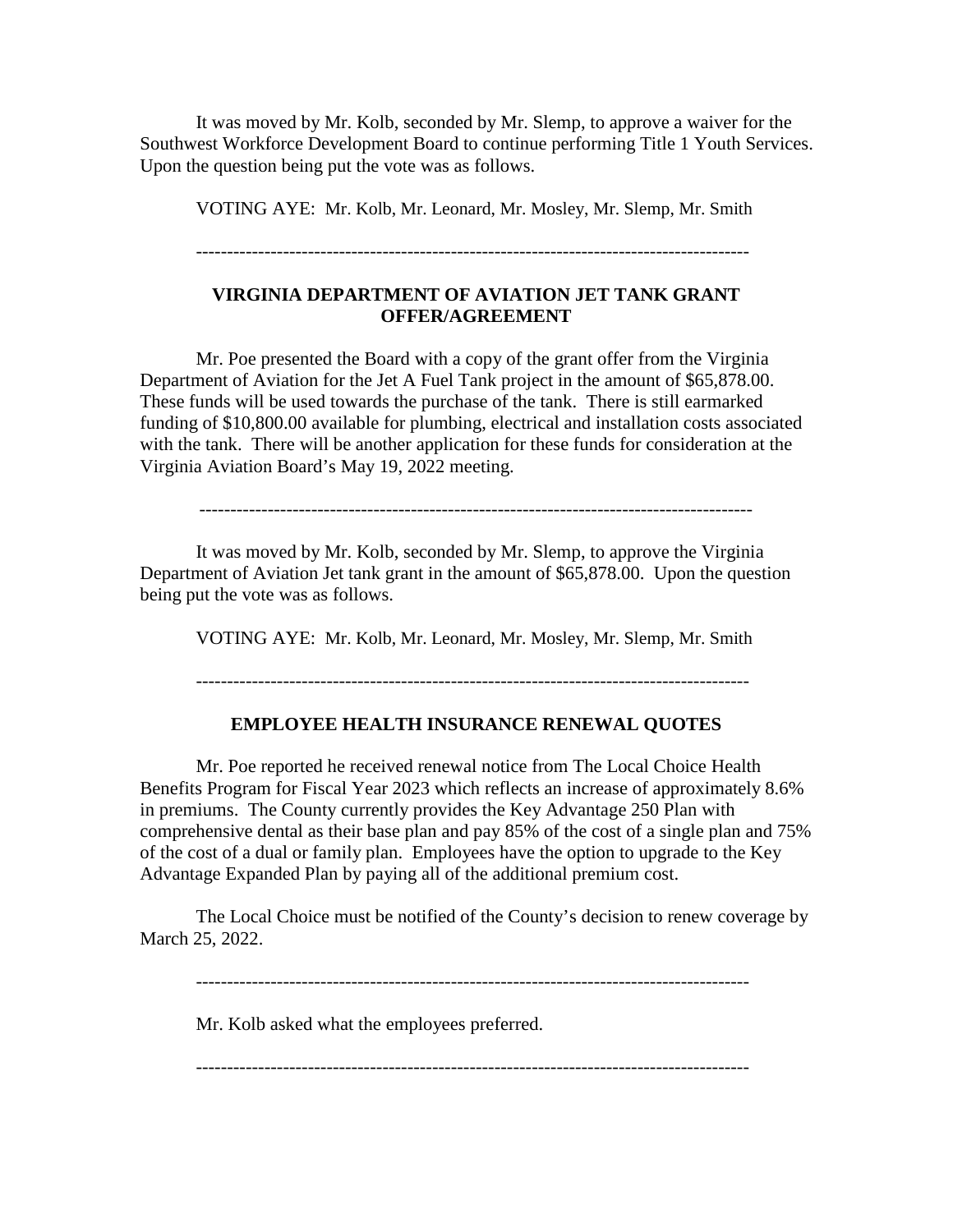Mr. Poe stated that a lot of the employees opt up to the Key Advantage Expanded plan.

-----------------------------------------------------------------------------------------

Mr. Kolb stated he wants to get input from the employees before making a decision.

-----------------------------------------------------------------------------------------

Mr. Poe stated he could get a survey out to the employees.

-----------------------------------------------------------------------------------------

### **REPORTS AND RECOMMENDATIONS OF THE COUNTY ATTORNEY**

None.

-----------------------------------------------------------------------------------------

### **REPORTS AND RECOMMENDATIONS OF THE COUNTY ADMINISTRATOR**

#### **CLOSED SESSION REQUEST**

Mr. Poe stated he has one item to discuss in closed session for public contracts.

-----------------------------------------------------------------------------------------

#### **REPORTS AND RECOMMENDATIONS OF THE BOARD**

#### **VDOT**

Mr. Kolb asked if Mr. Poe had spoken with VDOT about the curve in front of Lee Farmer's Co-op.

---------------------------------------------------------------------------------------

Mr. Poe stated that VDOT has met with Mr. Woliver and is working with him on how to address the situation.

-----------------------------------------------------------------------------------------

### **CONVENIENCE CENTERS**

Mr. Kolb stated that with one Convenience Center worker out and minimum wage is on the rise he is not sure that paying someone 25 hours per week or having the Transfer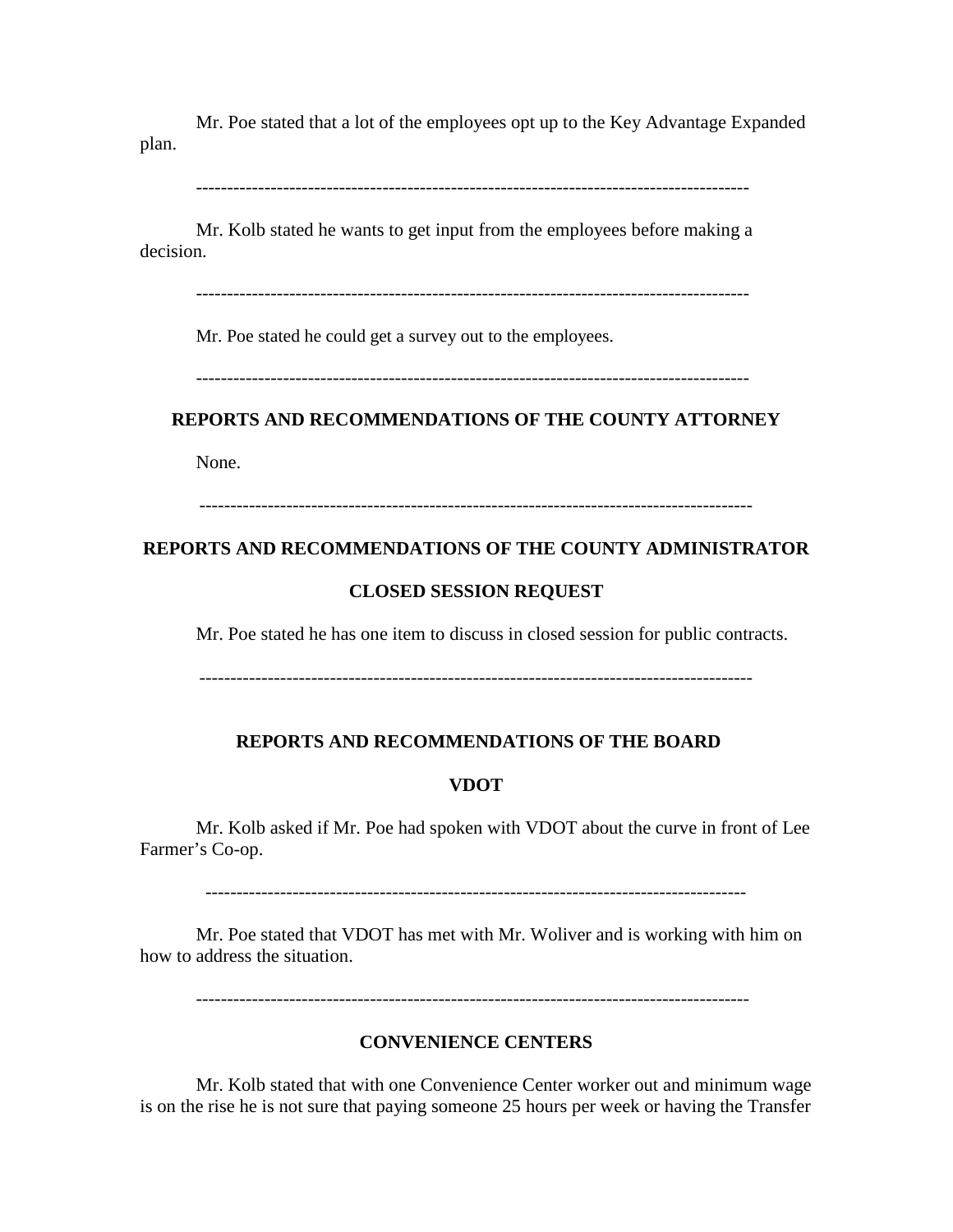Station employees fill in is economical. He would like to solicit bids for the operation and mowing of Convenience Centers and allow a varying time on when to open and close the sites.

---------------------------------------------------------------------------------------

Mr. Poe stated that he is concerned with floating closing times, and believes it needs to be a set closure time.

-----------------------------------------------------------------------------------------

Mr. Smith agreed with set closing times and stated that he wants to see the cost and compare that with the expense of having a worker and he wants to make sure the contractor is the one that does the work and does not subcontract it.

-----------------------------------------------------------------------------------------

It was moved by Mr. Kolb, seconded by Mr. Smith, to advertise for proposals for mowing and operation of the Blackwater Convenience Center. Upon the question being put the vote was as follows.

VOTING AYE: Mr. Kolb, Mr. Leonard, Mr. Mosley, Mr. Slemp, Mr. Smith

-----------------------------------------------------------------------------------------

#### **PRISONER RELEASE**

Mr. Mosley stated that there would soon be thousands of inmates released from the State Prison system from March to June and another 1,200 set to be released from August to October.

---------------------------------------------------------------------------------------

Mr. Leonard stated that he has something under investment of public funds for closed session.

---------------------------------------------------------------------------------------

#### **CLOSED SESSION**

It was moved by Mr. Kolb, seconded by Mr. Mosley, to enter Closed Session pursuant to 2.2-3711 A.1. Discussion, consideration or interviews of prospective candidates for employment; assignment, appointment, promotion, performance, demotion, salaries, disciplining or resignation of specific public officers, appointees or employees of any public body, 2.2-3711 A. 5. Discussion concerning a prospective business or industry or the expansion of an existing business or industry where no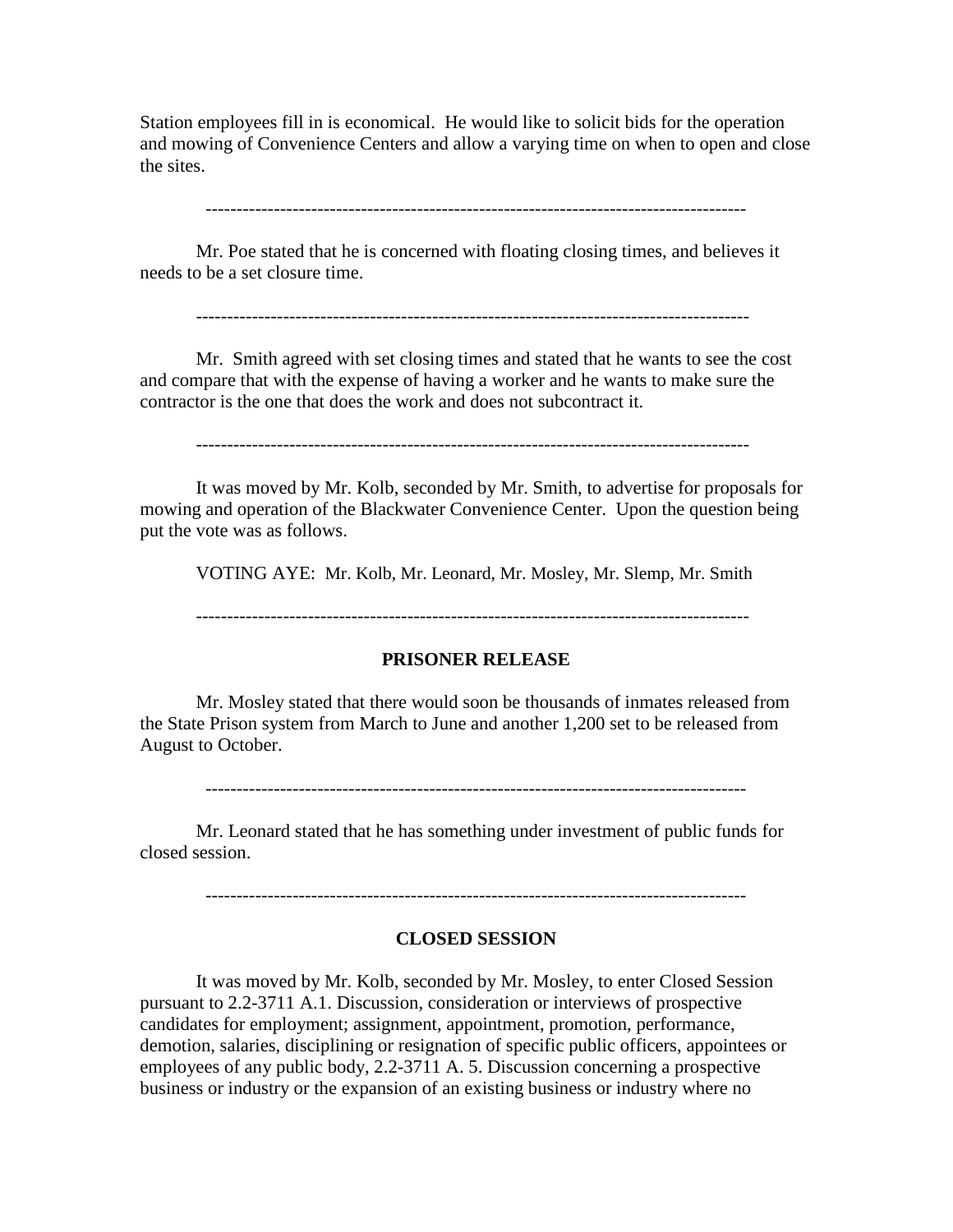previous announcement has been made of the business' or industry's interest in locating or expanding its facilities in the community, 2.2-3711 A.6. the investing of public funds where competition or bargaining is involved, where, if made public initially, the financial interest of the governmental unit would be adversely affected,and 2.23711 A.29. Discussion of the award of a public contract involving the expenditure of public funds, including interviews of bidders or offerors, and discussion of the terms or scope of such contract, where discussion in an open session would adversely affect the bargaining position or negotiating strategy of the public body. Upon the question being put the vote was as follows.

VOTING AYE: Mr. Kolb, Mr. Leonard, Mr. Mosley, Mr. Slemp, Mr. Smith

-----------------------------------------------------------------------------------------

Mr. Slemp left the meeting 8:15 p.m.

-----------------------------------------------------------------------------------------

It was moved by Mr. Mosley, seconded by Mr. Smith, to exit Closed Session. Upon the question being put the vote was as follows.

VOTING AYE: Mr. Kolb, Mr. Leonard, Mr. Mosley, Mr. Smith

------------------------------------------------------------------------------------------

## **CERTIFICATE OF CLOSED SESSION**

**WHEREAS,** the Lee County Board of Supervisors has convened a Closed Meeting on this date pursuant to an affirmative recorded vote and in accordance with the provision of the Virginia Freedom of Information Act; and

**WHEREAS,** Section 2.2-3711 of the Code of Virginia requires a Certification by this Lee County Board of Supervisors that such Closed Meeting was conducted within Virginia law;

**NOW, THEREFORE, BE IT RESOLVED,** that the Lee County Board of Supervisors hereby certified that, to the best of each member's knowledge, (i) only public business matters lawfully exempted from Closed Meeting in which this Certification Resolution applies and (ii) only such public business matters as were identified in the Motion convening the Closed Meeting were heard, discussed or considered by the Lee County Board of Supervisors.

Upon the question being put the vote was as follows.

VOTING AYE: Mr. Kolb, Mr. Leonard, Mr. Mosley, Mr. Smith